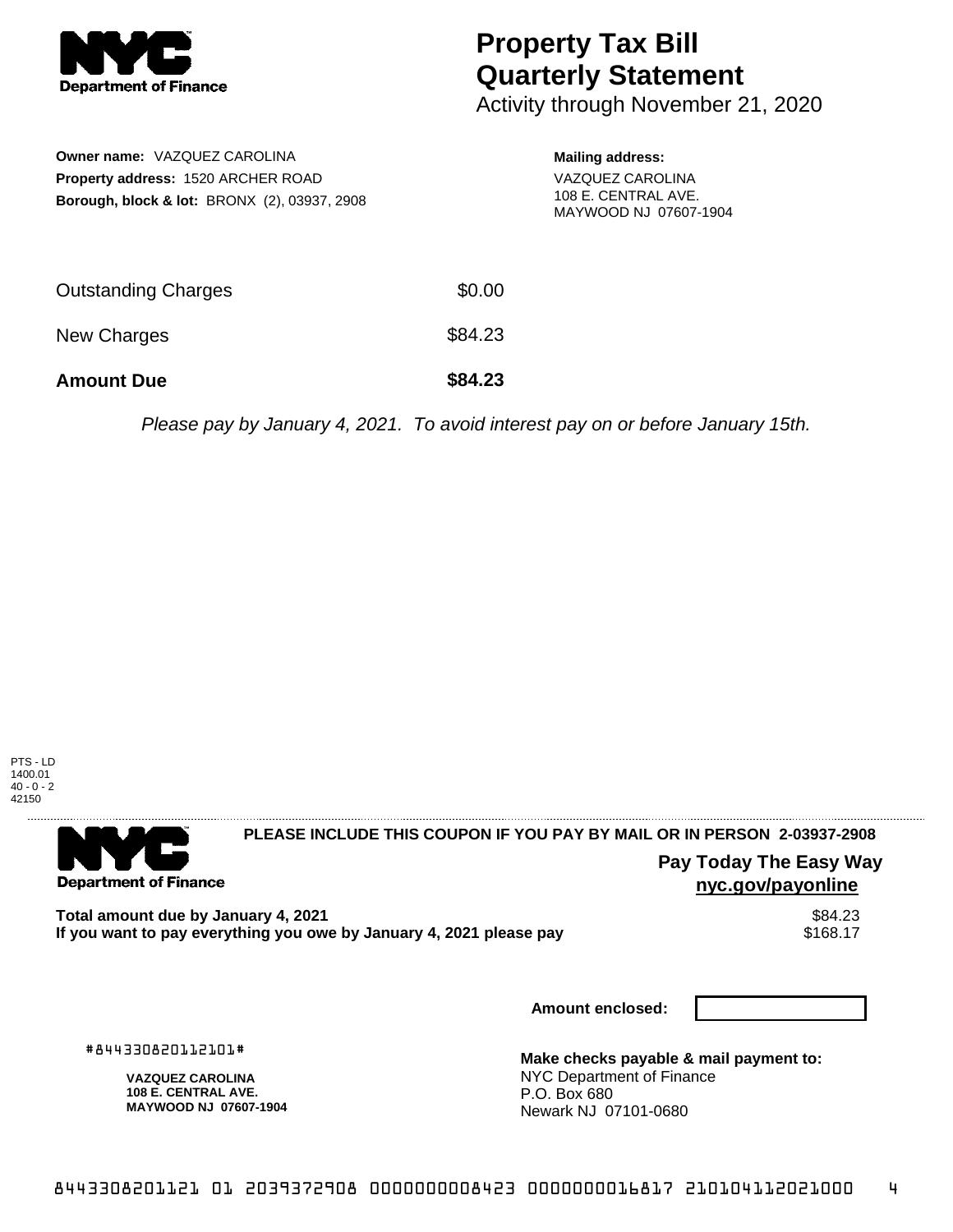

| <b>Previous Charges</b>                                             |                      |                 | Amount                             |
|---------------------------------------------------------------------|----------------------|-----------------|------------------------------------|
| Total previous charges including interest and payments              |                      |                 | \$0.00                             |
| <b>Current Charges</b>                                              | <b>Activity Date</b> | <b>Due Date</b> | Amount                             |
| Finance-Property Tax<br>Adopted Tax Rate<br>J51 Abatement           | 01/01/2021           | 01/01/2021      | \$139.23<br>$$-4.60$<br>$$-50.40$  |
| <b>Total current charges</b>                                        |                      |                 | \$84.23                            |
| <b>Tax Year Charges Remaining</b>                                   | <b>Activity Date</b> | <b>Due Date</b> | <b>Amount</b>                      |
| Finance-Property Tax<br><b>Adopted Tax Rate</b><br>J51 Abatement    | 01/01/2021           | 04/01/2021      | \$139.23<br>$$-4.60$<br>$$ -50.40$ |
| Total tax year charges remaining                                    |                      |                 | \$84.23                            |
| If you want to pay everything you owe by January 4, 2021 please pay |                      |                 | \$168.17                           |
| If you pay everything you owe by January 4, 2021, you would save:   |                      |                 | \$0.29                             |

## **Home banking payment instructions:**

- 1. **Log** into your bank or online bill pay website.
- 2. **Add** the new payee: NYC DOF Property Tax. Enter your account number, which is your boro, block and lot, as it appears here: 2-03937-2908 . You may also need to enter the address for the Department of Finance. The address is P.O. Box 680, Newark NJ 07101-0680.
- 3. **Schedule** your online payment using your checking or savings account.

## **Did Your Mailing Address Change?** If so, please visit us at **nyc.gov/changemailingaddress** or call **311.**

When you provide a check as payment, you authorize us either to use information from your check to make a one-time electronic fund transfer from your account or to process the payment as a check transaction.